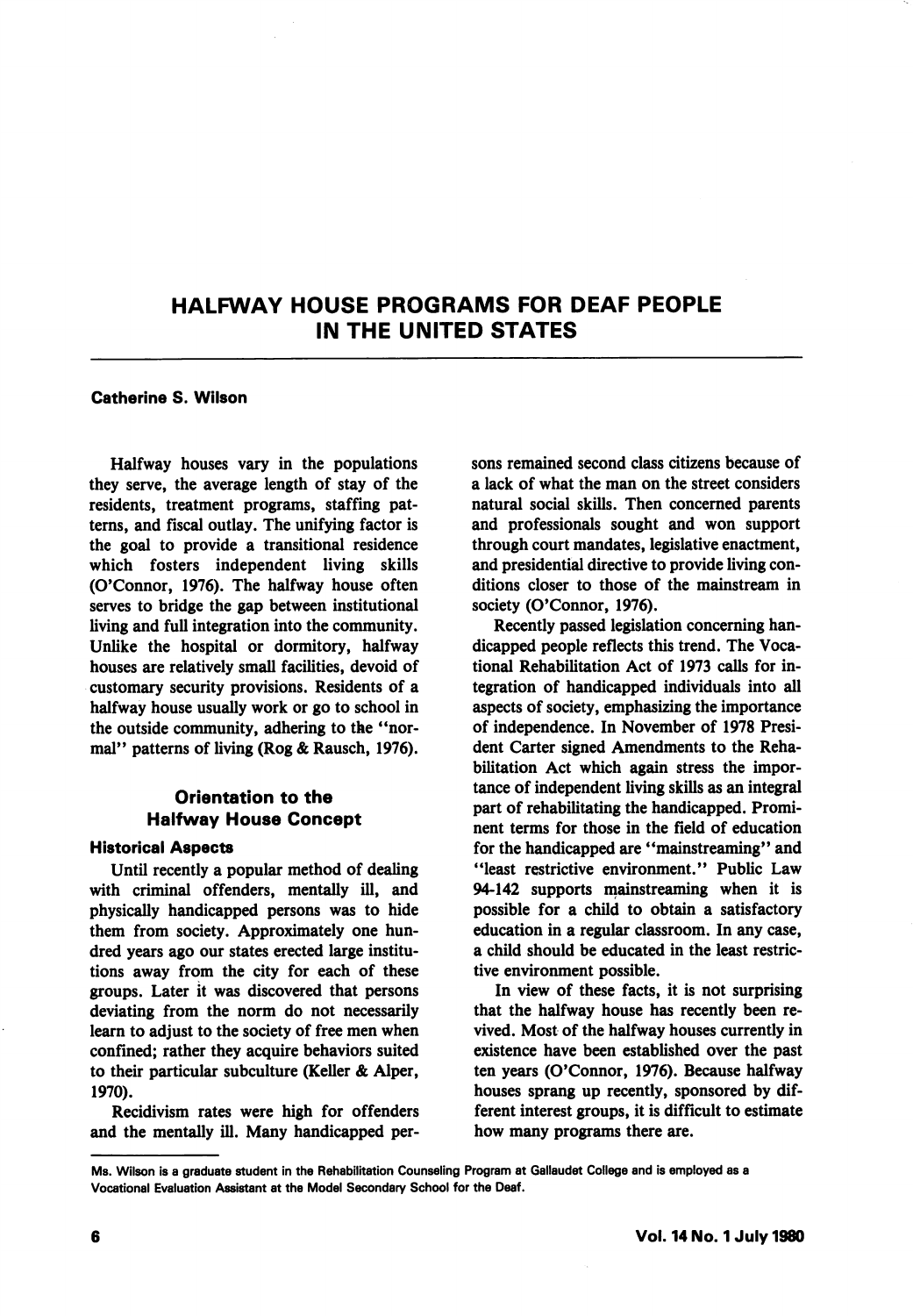The number of halfway house facilities within a state is not directly related to the population. The reasons cited for this unequal distribution are: (1) setting of community residential facilities for the disabled as a high priority goal of professionals and groups directly influencing development; (2) subse quent lobbying with state agencies and legis latures; and (3) creative use of a variety of fun ding sources (O'Connor, 1976).

Most existing halfway houses serve criminal offenders, ex-mental patients, and mentally retarded persons. Persons in homes for the mentally retarded may have additional han dicaps, including deafness.

#### Licensing and Certification

Licenses are usually obtained from a state regulatory body and occasionally two or more licenses of the same type are required by dif ferent regulatory bodies. In addition, city, county, state, and federal agencies may require different standards. A national survey of com munity residential facilities for the developmentally disabled reports that only one-fourth of the facilities had problems meeting regula tions; fewer come up with difficulties concern ing zoning codes (O'Connor, 1976).

The suggestion is to investigate regulations before going too far in establishing halfway house facilities. Restrictions to keep in mind are limits on the number of unrelated persons who may occupy the same home, costs of per mits, zoning variances and the need to be prepared to justify establishing a program at a public hearing, inspection regulations (i.e., building, fire, etc.), and local insurance re quirements (O'Connor, 1976).

### Funding

Halfway houses can be constructed for con siderably less than custodial institutions (Keller & Alper, 1970). The rehabilitation of residents for independent living is also viewed as saving the taxpayer money. However, it is difficult to approximate the costs for establishing and operating a halfway house. Spending varies. There is a need to standardize cost reporting systems and train halfway house staff in how to use them (O'Connor, 1976).

Many homes get started by personal finan cial resources, including contributions, money borrowed from friends, and financial organi zations (Cranberry, 1976). Small, privately owned homes go through a never ending strug gle for funds. A board drawn from the com munity can be helpful in obtaining support and media promotion (Keller & Alper, 1970). Residents working and earning wages usually pay board on a sliding scale. Families of residents may also be willing to help out. Government grants and contracts with Voca tional Rehabilitation services are additional funding resources.

### Staffing and Halfway House Type

Although the meaning of halfway house treatment is far from standardized, most pro grams use some kind of structure to help residents with adaptive behavior, establishing healthy relationships in a group setting, becom ing involved in the community, improving social skills, and attaining vocational goals. The degree of emphasis placed on these func tions depends on the population served, the director's ideas, and staffing.

Mere proliferation of halfway houses is no insurance that a larger number of persons will learn to live more independently. In fact, some established halfway houses offer low-quality custodial care or function as a typical hospital ward, the only difference being their central location in the community in a family-like set ting (Rog & Rausch, 1976). Simply placing per sons in community residential facilities is not enough. Halfway houses should function to aid their clients' growth by providing oppor tunities for life experience, guidance, and training.

Adequate, well trained staff are essential to the function of the halfway house. The fulltime halfway house staff usually consists of a director and a few houseparents. Psycholo gists, vocational rehabilitation counselors, and social workers may be called on for ancillary services. The director's responsibilities are many faceted and may include being the ad ministrator, chief therapist, confidant, representative of the house to parents and the community at large, and advocator of services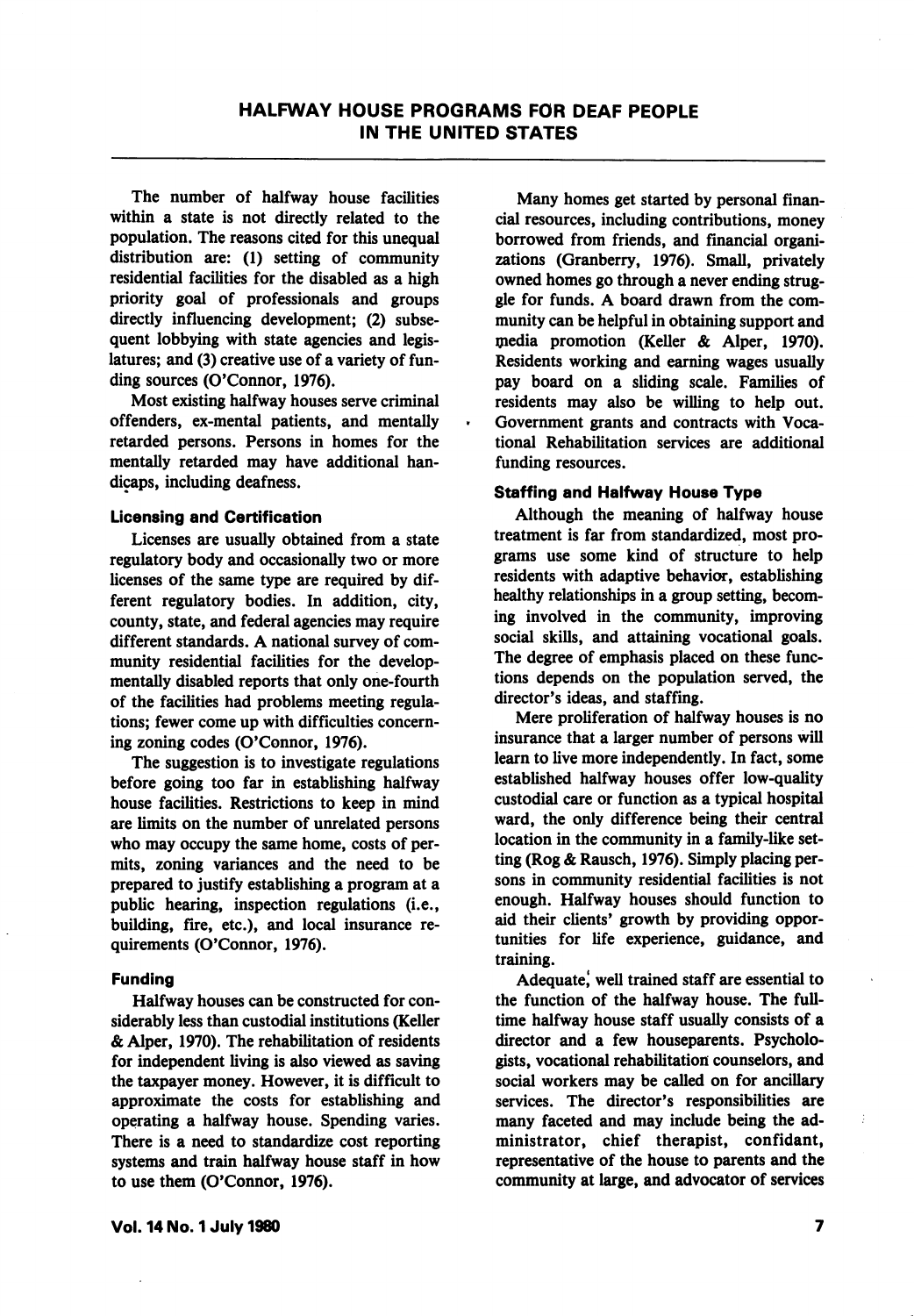(Keller & Alper, 1970).

Many halfway houses have an advisory board of directors, consisting of five to fifteen members drawn from the community (O'Connor, 1976). A board may engage in policy setting and administrative duties and prove helpful for contacts, funding, and publicity.

A majority of halfway houses use a contract approach to treatment. When a client enters a facility, an individual treatment plan is developed and reviewed periodically with the resident. Most literature suggests increasing ex pectations of residents in needed areas of im provement gradually while providing positive reinforcement.

To fulfill their function, halfway house pro grams must involve tenants in community life. Firsthand experience of various social situa tions helps residents learn to cope in dependently. In order to become a part of the community, halfway house residents should be encouraged to do their own shopping, par ticipate in neighborhood activities including churches and clubs, and enjoy public recrea tional facilities.

Although rehabilitation now encompasses social and personal adjustment, vocational training remains important for increased in dependence and normality of life style. Most halfway houses have a good work program and keep close contacts with state vocational rehabilitation agencies (O'Connor, 1976). Some halfway houses work in direct conjunc tion with sheltered workshops. Competitive employment and in-house classes to develop healthy work attitudes may also be utilized by members of a halfway house.

### **Credibility and Evaluation**

One criticism of halfway house programs is the lack of systematic evaluation to rate their effectiveness (Rog & Rausch, 1976). Halfway houses evolved to meet the varying needs of different populations and communities; none theless with no standards, guidelines, or evaluation procedures, halfway house pro grams could easily deteriorate. In order to maintain the rapid growth in numbers of half

way houses, research should support their ex istence. Persons wishing to start new programs would benefit from having statistics on the failures and successes of past programs

### Halfway House Programs For Deaf Persons

Isolation and institutionalization are two key problems in the healthy adjustment of deaf persons. According to a study by the Michael Reese Institute, "social isolation of deaf patients is far greater than seen in any other group of mentally ill persons" (Mindel & Vernon, 1971). Inadequately educated hearing impaired persons may consequently have dif ficulty establishing relationships because of communication problems. Anyone thrust into society after years of institutional living may encounter problems due to a lack of indepen dent living skills.

The halfway house might be the perfect place to establish relationships, increase com munication skills, learn independent living skills, and gradually ease into the community; avoiding the psychological trauma of isolation.

### Issues

Naturally, halfway house programs for deaf persons should have staff skilled in manual communication (especially Ameslan), with some educational background in deaf^ ness. Some existing halfway houses have taken a positive step by hiring deaf social workers, directors, and houseparents for programs serv ing deaf persons. All workers in the halfway houses for deaf persons should resist the temp tation to do "for" the residents. Oftentimes, taking over seems easier and more humani tarian, but defeats the goal of promoting in dependent living skills. Set rules and guidelines in the programs without overdoing it. Too many rules make it easier for residents not to acquire their own internalized controls. Many deaf persons experience enough regimentation in large institutional schools; smaller facilities can make more allowances for individual differences.

Preliminary issues worth consideration when setting up a halfway house program for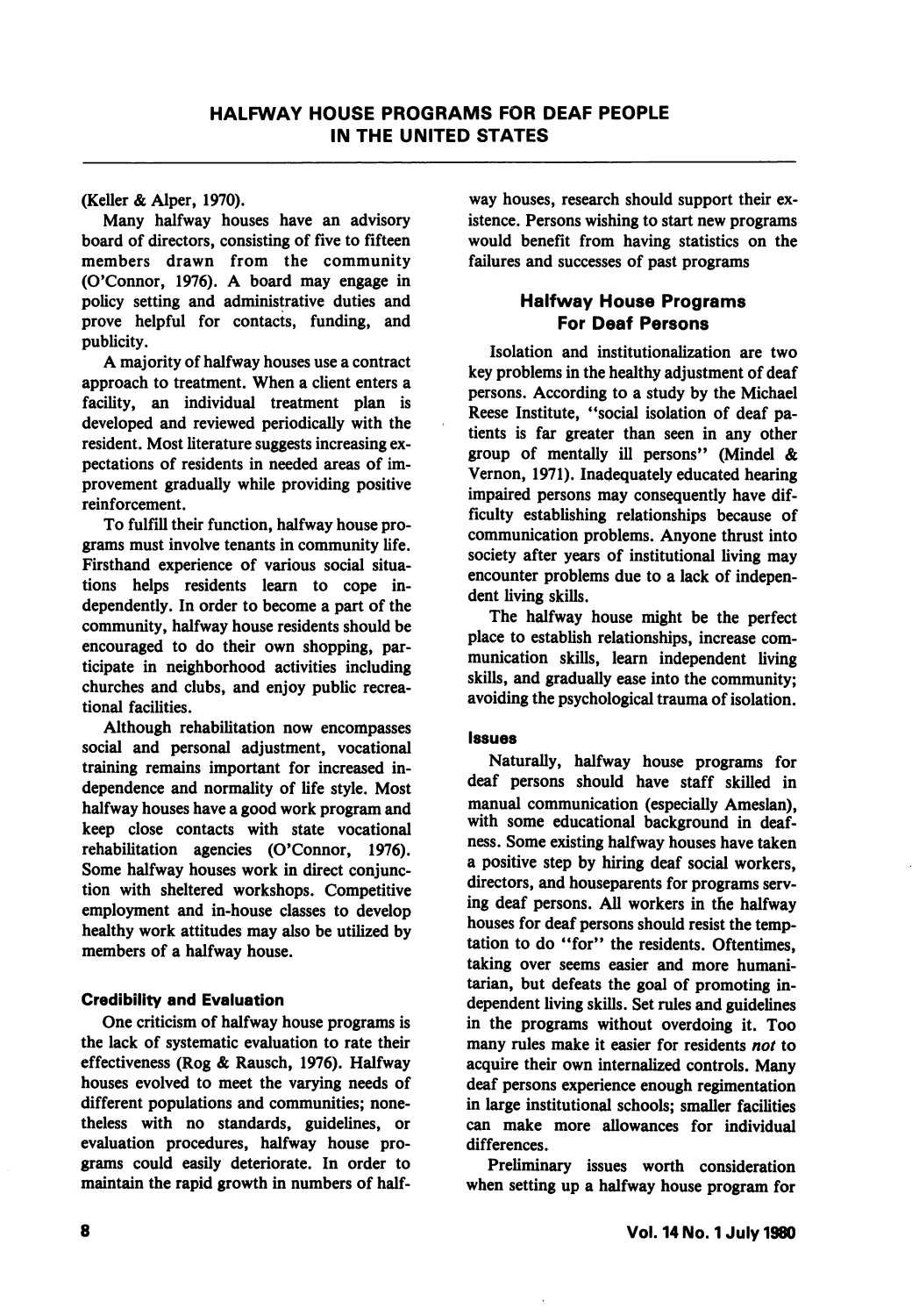deaf persons include: (1) Should halfway houses be set up to serve deaf residents ex clusively, and (2) On what bases should clients' eligibility for halfway house treatment be determined?

Some professionals support the idea of in tegrating persons from different disability groups so they can come in contact with per sons different from themselves (Wright, 1960). The staring and ridicule that may be experienc ed in the outside world can first be experienced with others who are handicapped, too, and who perhaps have some empathetic understanding. Preliminary exposure to social rela tions with others minimizes hurdles to in dependent living. The key question is: Would the quality of services for deaf residents in an integrated program be equal to those in a pro gram designed to meet the needs of deaf per sons exclusively?

Halfway house programs serving deaf per sons must set criteria for determining which potential clients will be capable of functioning independently after receiving services. A halfway house is supposed to be a transitional living experience. Some disabled persons may never be able to live independently and would not be appropriate candidates for halfway house treatment. Selection is also based on the staffing and services available. For example, a program may not accept referrals from mental health facilities or only accept persons with some prior satisfactory progress in vocational training.

### Fountain House

The first publicized halfway house structure which served deaf persons started because of a noticeable breakdown in the rehabilitation process when mental health patients were ready to be discharged (Rainer & Altshuler, 1966). Professionals working in the mental health unit for the deaf of New York Psychi atric Institute had considerable difficulty finding good homes for inpatients leaving the hospital and outpatients with bad homelife situations. Some placements were not suc cessful, so patients were returned to the hospital. Months were wasted trying to

relocate patients.

For this reason, staff investigated the possibilities of placing clients in the existing \*Tountain" Halfway House which served exhospitalized patients (Rainer & Altshuler, 1969). The patients are located in apartments near Fountain House, where they meet for training. Deaf clients were placed with hearing roommates, which later stimulated interest in Sign Language classes for the hearing members.

After a trial-and-error period, it was found that a worker with communication skills had to be responsible for deaf members to help ex plain the program, relate the deaf residents' duties within the community clearly, and be available for dealing with special problems (Badanes, 1973). By 1965 they incorporated a fulltime staff member to work with the deaf clients; most of the workers filling this position have been deaf themselves.

A rehabilitation counselor coupled with two social workers organized a program of deaf volunteers to help deaf clients in their reentrance into the community. Volunteers helped with traveling to appointments, tutor ing in Sign Language, and bringing in captioned films (Altshuler & Rainer, 1970). Voca tional and social rehabilitation programs utiliz ed Fountain House food service and other in ternal operations to teach cooking and restaurant procedures, clerical skills, housekeeping duties, and social and recrea tional techniques.

Residents of Fountain House apartments pay rent to Fountain House which in turn pays rent to the apartment managers, thus ensuring that the rent will be paid. Apartments can be useful for halfway house placements; they pro vide conveniently located, transitional units. The neighbors are often younger and offer little opposition. Apartments sometimes have less stringent zoning and fire regulations, and may be rented already furnished.

Relatively unskilled jobs are available for the apartment residents at Fountain House. A social worker accompanies eight to ten residents to the jobs for half-day shifts. After clients adjust to working, they start full-time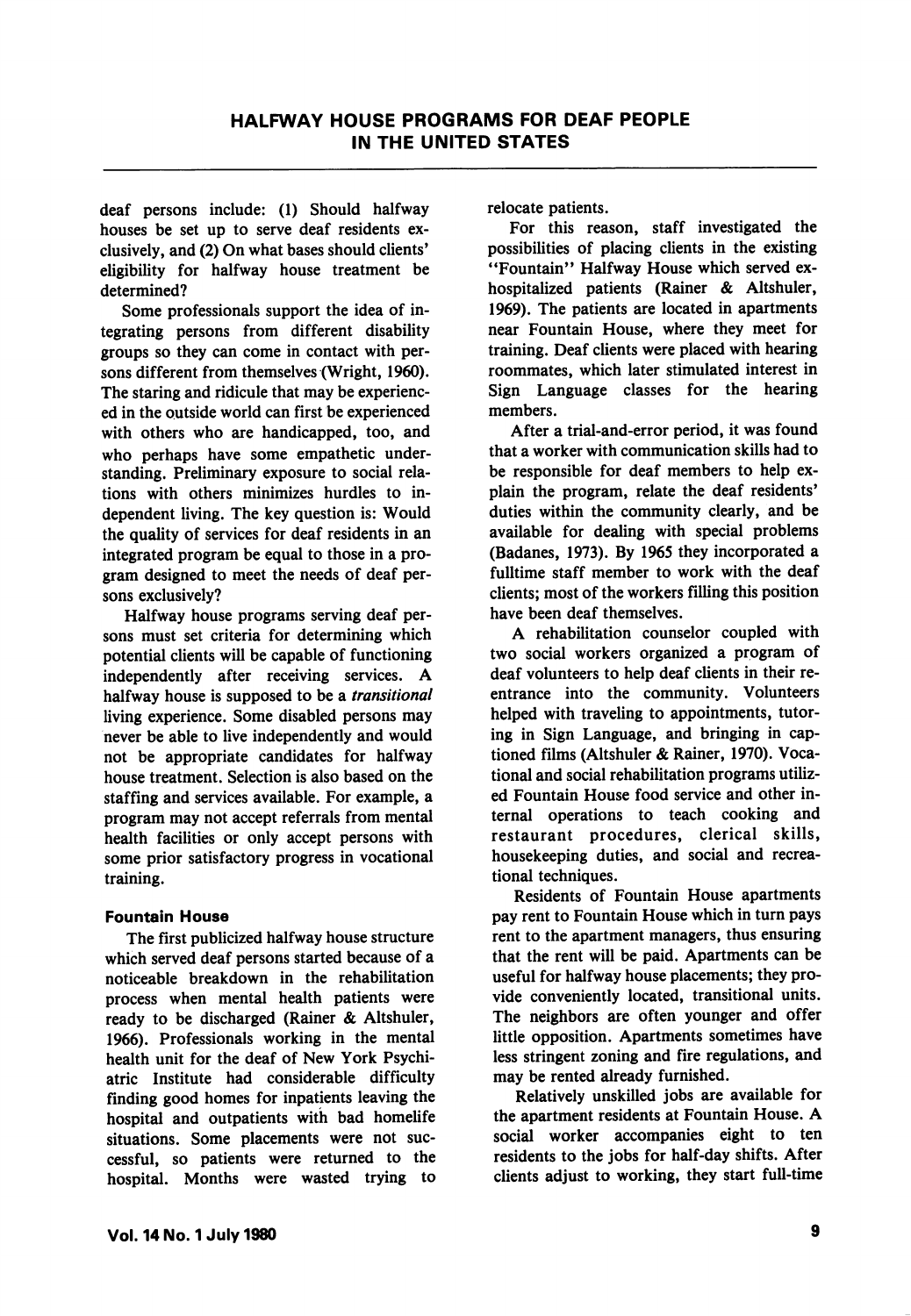employment. Outside training schools, sheltered workshops, and the office of voca tional rehabilitation are additional agencies utilized by residents of Fountain House (Altshuler & Rainer, 1970).

The Fountain House project has been a suc cess in helping to rehabilitate the deaf, emo tionally disturbed patient; also demonstrating that it is possible to integrate deaf and hearing persons in the same program. As of 1973, forty deaf patients had benefited from some kind of Fountain House service (Badanes, 1973).

### Vaughn House

Another well established halfway house which has been in operation for nine years is Vaughn House in Austin, Texas. This non profit organization which caters to the deaf and multi-handicapped deaf (excepting those who are non-mobile) clientele, started out with two male clients, currently has sixteen clients, and has a capacity for nineteen. Vaughn House receives funding from the Texas Reha bilitation Commission, the Texas Commission of the Blind, and also gladly accepts dona tions. The funding is very stable. Vaughn House staff are currently trying to get a grant from HUD in order to expand their services.

Controlled by a board of thirteen members, the staff consists of a program director, workshop director, four houseparents and a secretary. Two houseparents and the program director are deaf themselves. Community sup port of the two Vaughn houses is good; Vaughn House participants feel proud of their community contacts!

The primary referrals come from the state hospital and state school, although clients are accepted from any state. Most of the clients are between the ages of eighteen and thirtynine; house staff hesitate to take older clients because they may have established life-long habits and will not be able to return to the community. Staff have also discovered that "it is easier to work with clients coming from in stitutional living than those overprotected by parents for thirty years" (Stedry, 1978).

The main stress of the program is on acquir ing independent living skills. To aid in the at

tainment of these skills, offered services in clude supervised cooking, cleaning and every day living activities, and personal and social adjustment classes. Communication skills are taught to those in need. They operate a workshop in conjunction with the halfway house called Vaughn House, Incorporated. This is an employment shelter which does some community contract work. Some residents work at the Lighthouse for the Blind.

The client's average length of stay at Vaughn House is from one-and-one-half to two years. Residents leave with a savings ac count of \$1,500 and a minimum of \$300 in their checking account. There is no standing alone upon termination from the halfway house! Vaughn House does follow-up work for two months; the Division of Human Re sources and other community agencies also get involved in follow-up work. Additionally, the community operates a three-quarter-of-theway house which is less controlled than Vaughn House. Vaughn House does not have trouble finding suitable accomodations for clients leaving the program.

### Otis House

A smaller, more recently established pro gram is Otis House in Washington, D.C. Much the same as New York's Fountain House, Otis House was formed after professionals from St. Elizabeth's Mental Health Program for the Deaf had considerable difficulty finding ap propriate placements for clients ready to relocate into the community. With the help of a lawyer, a non-profit organization called The National Health Care Foundation for the Deaf, Inc. was formed, and hence started the Otis House project in 1972 (Boyd, 1978).

The organizational structure is similar to that of Vaughn House on a smaller scale. A board, part-time director and two resident counselors (both deaf) are the mainstay of the Otis House staff. Social Work and Home Economic students from Gallaudet College also work with the residents. Again, the stress is on independent living; this house is typical of a small family structure, so residents learn many skills by taking responsibility for run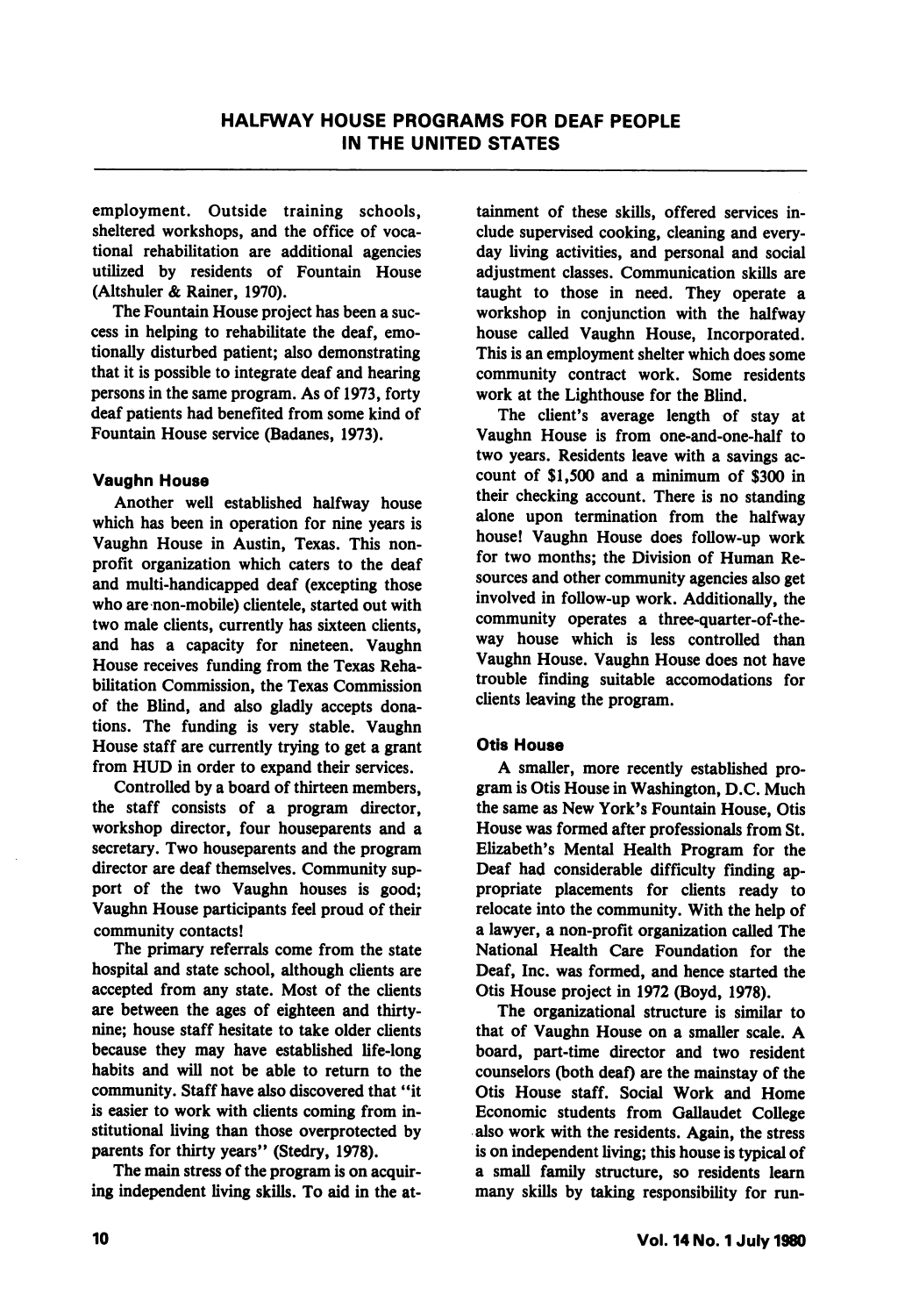ning a house (e.g., cleaning, cooking, and shopping).

There are currently five residents at Otis House; the capacity is six. Most of the residents have been in Otis House since 1972, and the age range is from twenty-three to forty-seven. All residents are required to have a daytime activity which includes a job, psychiatric day care, volunteer work, or train ing school. Currently, all five residents are working. According to one resident counselor, it would be feasible for two of their clients to move into the community (Boyd, 1978).

In 1977 a new director, Carol Shaeur, was appointed to Otis House. She implemented some new programs and improved the finan cial status of the house. More stress is being placed on independent living skills. Residents have their own social committee with an elected chairman, together they decide on a monthly activity, attend adult education classes, go to the store every Wednesday, and take cooking classes (Boyd, 1978).

The financial standing of the home was im proved by (1) a newsletter publication concern ing Otis House's program and needs, (2) more persons becomeing aware of the facility and offering financial support, and (3) community outreach efforts. During a workshop on men tal health at Gallaudet College, Ms. Shaeur gave some further suggestions for securing funds, such as to encourage memberships for varying fees, carry out a fund raiser signathon, check out all kinds of grant possibilities, and go to organizations to give lectures and slide presentations (1978). Residents can also pitch in. At Otis House they pay \$225 monthly, which covers two-thirds of the actual costs.

### Overview of Halfway House Programs for the Deaf

These three halfway house programs serv ing deaf persons demonstrate different ap proaches to setting up programs: (1) Locate an existing halfway house facility and integrate clients, providing additional staff with skills in total communication; or (2) set up a halfway house in conjunction with a workship for deaf and multi-handicapped deaf persons continu

ing to expand services as much as possible and relying in large part on outside vocational op portunities. Considerable leeway exists in establishing halfway houses, the only guide lines and standards being those dealing with housing regulations.

Other transitional living programs for deaf persons include the Seattle Speech and Hear ing Center in Washington, Self Actualization Institute for the Deaf, Inc. in Los Angeles (SAID), Crossroads Rehabilitation Center in Indiana, and the Community Outreach Pro gram for the Deaf in Arizona. All of these pro grams evolved from centers with multiple services for hearing impaired clients, including classes in independent living skills for residen tial and day care clients.

# Expanding Halfway House Services for the Deaf

The revised Model State Plan for Vocational Rehabilitation of Deaf Clients suggests that more special facilities cater to lowfunctioning deaf persons. One of the special facilities cited is the halfway house (transi tional housing) which can provide, when staff ed with skilled professionals, the support many young deaf adults need to make the adjust ment from a residential school or other sheltered setting to that of independent living. This period of adjustment is a difficult one for many hearing persons; deafness amplifies many of the problems and must be addressed to optimize the rehabilitation effort (Schein, 1977, p.27). In 1976 a questionnaire was sent out to 50 states and 4 territorial agencies to determine the implementation of the model state plan. No detailed information is recorded on the halfway house programs. The published study of the results merely states that, "per sonal and work adjustment programs are not sufficiently available" (Schein, 1976, p.22).

### **Grants**

The federal government recognizes the need for more independent living programs. Section 701 of the recently passed Comprehensive Rehabilitation Service Amendments of 1978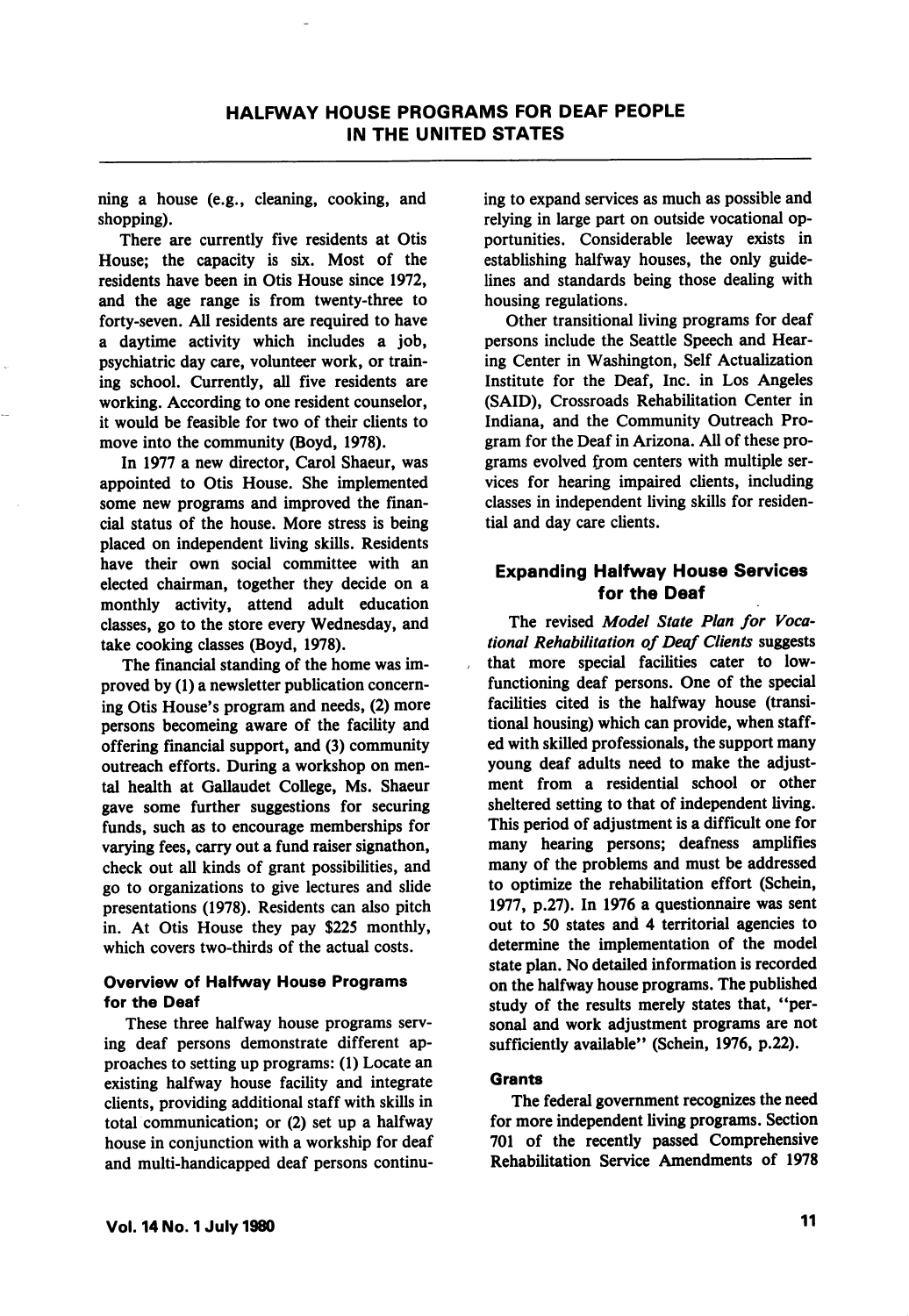states its purpose is to authorize grants to assist states in providing comprehensive services for independent living designed to meet the cur rent and future needs of individuals whose disabilities are so severe that they do not presently have the potential for employment, but may benefit from vocational rehabilitation services which will enable them to live and function independently (p.48).

Comprehensive services for independent living may include housing (including ap propriate accomodation to and modification of any space to serve handicapped individuals), transportation and attendant care (Section 702, 1978). Appropriations for the Rehabilita tion Amendments of 1978 are still pending.

Upon request from the commissioner, states submitting plans for comprehensive ser vices for independent living get the first crack at a grant under the 1978 Rehabilitation Amendments. If a designated state unit does not submit a plan within six months, local public agencies or private nonprofit organiza tions within a state may file applications (711,

1978). Established, credible halfway house programs for deaf persons are in a good posi tion to apply for a grant to expand services. If the groundwork for funding halfway house services is finished, the risk of folding when a grant expires is reduced.

Other grant possibilities exist. It often takes investigation, imagination, perseverance, and advocacy to see them through. Assistance may be sought from specialists, private consulting firms, or graduate students in administration. The Grantsmanship Newsletter is another informative resource.

### Conclusion

Isolation and lack of social skills are recognized problems of some deaf persons; ex isting halfway house programs for deaf per sons have waiting lists; the government is pro moting the idea of independent living for the handicapped. The time to set up halfway houses for deaf persons is now!

# **REFERENCES**

- Altshuler, K.Z., & Rainer, J.D. Expanded Mental Health Care for the Deaf: Rehabilitation and Prevention. Washington, D.C.: Department of Health, Education and Welfare, 1970.
- Badanes, J. A Halfway House for Deaf Psychiatric Patients. Journal of Rehabilitation of the Deaf, 1973, 6(4), 33-37.
- Boyd, J. Personal communication, October 1978.
- Granberry, R.H. Why Not a Half Way House for the Deaf? Journal of Rehabilitation, 1976, 42 (1), 37-38, 43-47.
- Keller, O.J., & Alper, B.S. Halfway Houses: Community Centered Correction and Treatment. Lexington, Mass.: D.C. Health, 1970.
- Mindel, E.D., & Vernon, M. They Grow in Silence-The Deaf Child and His Family. Maryland: National Association of the Deaf, 1971.
- O'Connor, G. Home is a Good Place: A National Perspective of Community Residential Facilities for Developmentally Disabled Persons. (American Association of Mental Deficiency, Monograph No. 2), Published for the Rehabilitation Research and Training Center in Mental Retardation, University of Oregon by the American Association on Mental Deficiency, Inc., 1976.
- Public Law 95-602: Comprehensive Services for Independent Living Amendments of 1978. 92 STAT 2995-2999.